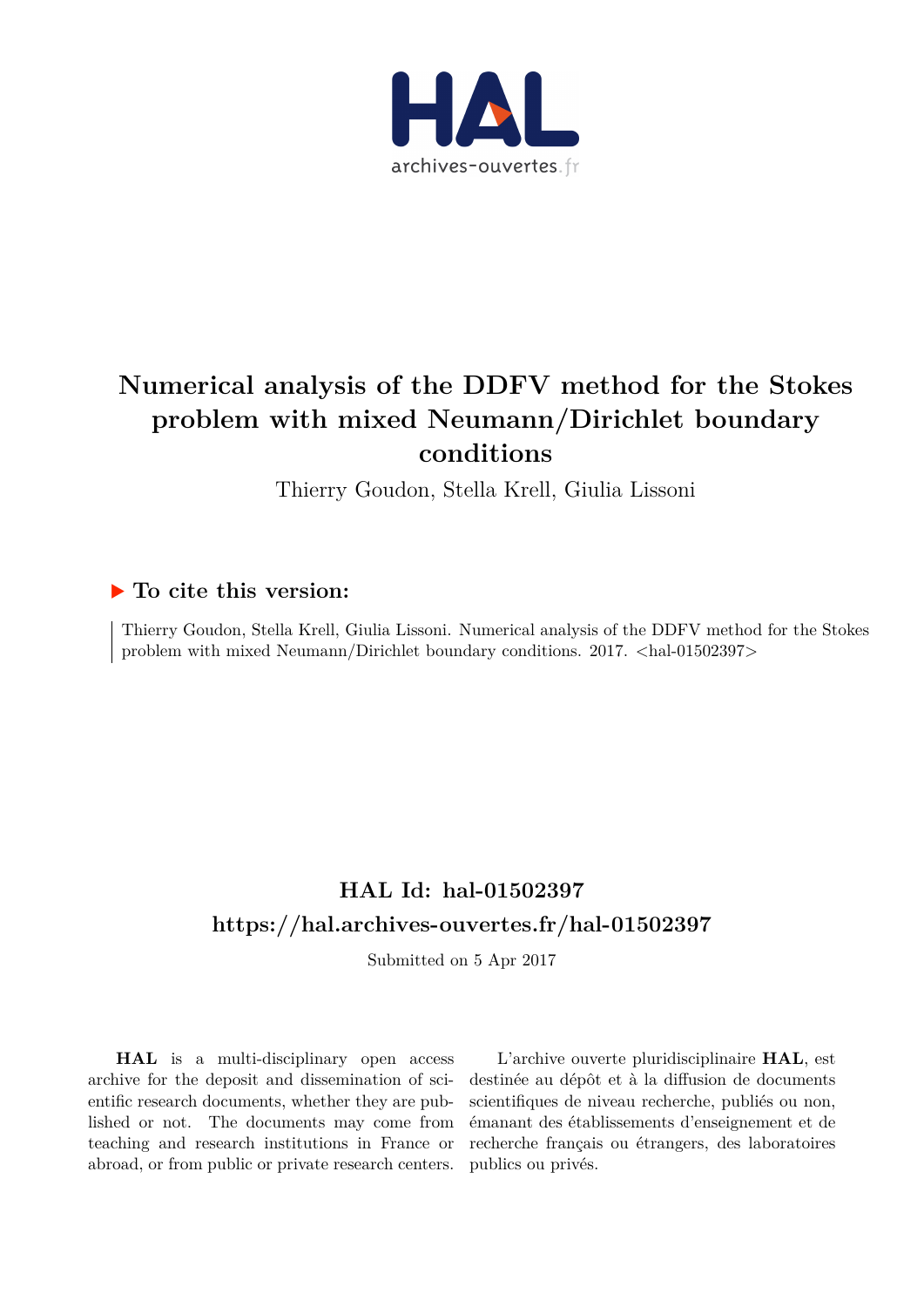## Numerical analysis of the DDFV method for the Stokes problem with mixed Neumann/Dirichlet boundary conditions

Thierry Goudon, Stella Krell and Giulia Lissoni

Abstract The aim of this work is to analyze "Discrete Duality Finite Volume" schemes (DDFV for short) on general meshes by adapting the theory known for the linear Stokes problem with Dirichlet boundary conditions to the case of Neumann boundary conditions on a fraction of the boundary. We prove well-posedness for stabilized schemes and we derive some error estimates. Finally, we illustrate some numerical results in which we compare stabilized and unstabilized schemes.

Key words: Stokes system, DDFV scheme, Neumann boundary conditions. MSC2010: 65M08, 76D05, 35Q35.

#### 1 Introduction

Since the early 2000's a new family of numerical methods, of Finite Volume type, has been developed. The DDFV schemes have been first introduced and studied in [6] and [4] to approximate Laplace equation on a large class of 2D meshes including non-conformal and distorted meshes. A way to consider general families of meshes is to add some unknowns to the problem: we require unknowns on both vertices and centers of primal control volumes. In this way it is possible to obtain a full approximation of the gradient. DDFV is a method oriented to this kind of reconstruction and is designed by mimicking at the discrete level the dual properties of the continuous differential operators.

In the previous works of [3], [7] and [1] the DDFV method was studied for Stokes problem with Dirichlet boundary conditions. In the case of [3], well-posedness of

Thierry Goudon e-mail: thierry.goudon@inria.fr

Stella Krell e-mail: krell@unice.fr Giulia Lissoni e-mail: lissoni@unice.fr

Université Côte d'Azur, CNRS, LJAD, Inria, France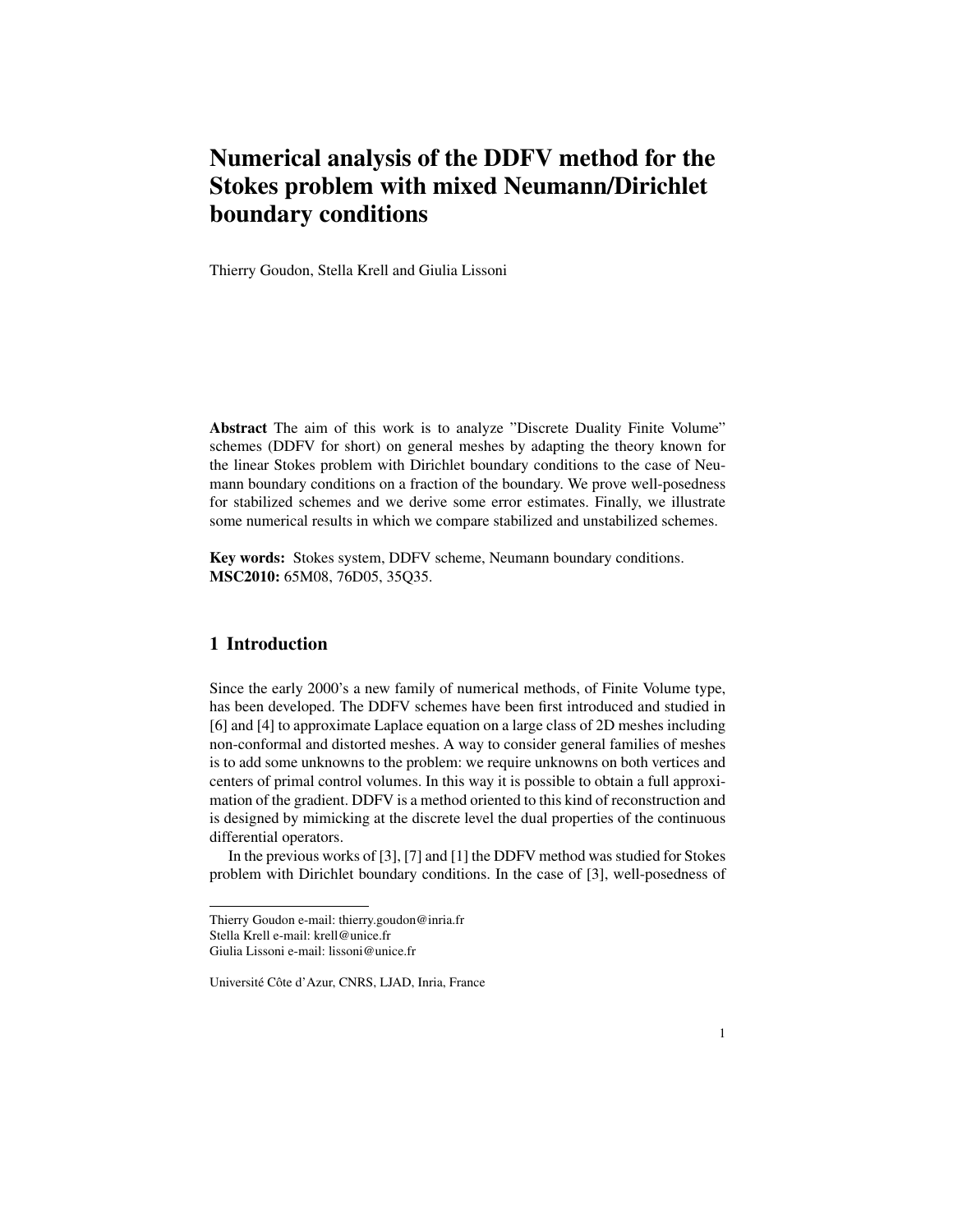the scheme was proved in the case of non-stabilized mass equation only for conformal triangle meshes, conformal and non conformal square meshes. Then this result was improved in [7] by adding a stabilization term to the equation of conservation of mass that led to prove existence and uniqueness of the solution on general meshes.

Successively, since it was observed that very accurate approximations could be computed even without stabilization, in [1] Boyer, Krell and Nabet worked on the inf-sup stability condition for the non-stabilized scheme. This condition relies on the well-posedness of the scheme; it holds unconditionally for certain meshes (e.g. conforming acute triangle meshes) or, with some restrictions, for specific mesh geometries. This work aims at extending the theory known for the Stokes problem to the case of Neumann boundary conditions on a fraction of the boundary. Thus the work is concerned with the numerical simulation of the following problem:

$$
\begin{cases}\n-\Delta \mathbf{u} + \nabla \mathbf{p} = \mathbf{f} & \text{in } \Omega, \\
\text{div}(\mathbf{u}) = 0 & \text{in } \Omega, \\
\mathbf{u} = \mathbf{g} & \text{on } \Gamma_D, \\
-\frac{\partial \mathbf{u}}{\partial \overrightarrow{\mathbf{n}}} + \mathbf{p} \overrightarrow{\mathbf{n}} = \Phi & \text{on } \Gamma_N,\n\end{cases}
$$
\n(1)

where the unknowns are the velocity  $\mathbf{u} : \Omega \to \mathbb{R}^2$  and the pressure  $p : \Omega \to \mathbb{R}$ . The data are  $\mathbf{f} \in (L^2(\Omega))^2$ ,  $\Phi$ ,  $\mathbf{g} \in (H^{\frac{1}{2}}(\partial \Omega))^2$  and  $\overrightarrow{\mathbf{n}}$  is the unitary outer normal. We will consider an open bounded polygonal domain  $\Omega$  of  $\mathbb{R}^2$  with  $\partial \Omega = \Gamma_D \cup \Gamma_N$ , where  $\Gamma_D \neq \emptyset$  is the fraction of domain with Dirichlet boundary conditions and  $\Gamma_N \neq \emptyset$  is the fraction of domain with Neumann boundary conditions.

This paper is organized as follows. In Sect. 2, we detail the DDFV framework, by introducing the meshes, the unknowns and the discrete operators. In Sect. 3 we construct the scheme and we state some properties. Finally, in Sect. 4, we discuss some numerical results.

#### 2 The DDFV framework

The meshes: The complete description of the DDFV scheme for the 2D Stokes problem can be found in [7]. A DDFV mesh is a pair  $(\mathfrak{T}, \mathfrak{D})$ ;  $\mathfrak{T}$  combines the primal mesh  $\mathfrak{M}\cup\partial\mathfrak{M}$  (whose cells are denoted by K), and the dual mesh  $\mathfrak{M}^*\cup\partial\mathfrak{M}^*$ , (whose cells  $K^*$  are built around the vertices  $x_{K^*}$  of the primal mesh), see Fig.1.

The primal mesh  $\mathfrak M$  consists of disjoints polygons  $\kappa$  called "primal cells", whose union covers  $\Omega$ . The symbol  $\partial \mathfrak{M}$  denotes the set of edges of primal mesh included in  $\partial\Omega$ , that are considered as degenerated primal cells. We associate to each K a point  $x_K$ , called "center". For the cells of the boundary, the point  $x_K$  is situated at the middle point of the edge. For all the neighbors volumes  $K$  and  $L$ , we suppose that  $\partial K \cap \partial L$  is a segment that we call  $\sigma = K|L$ , edge of the primal mesh  $\mathfrak{M}$ .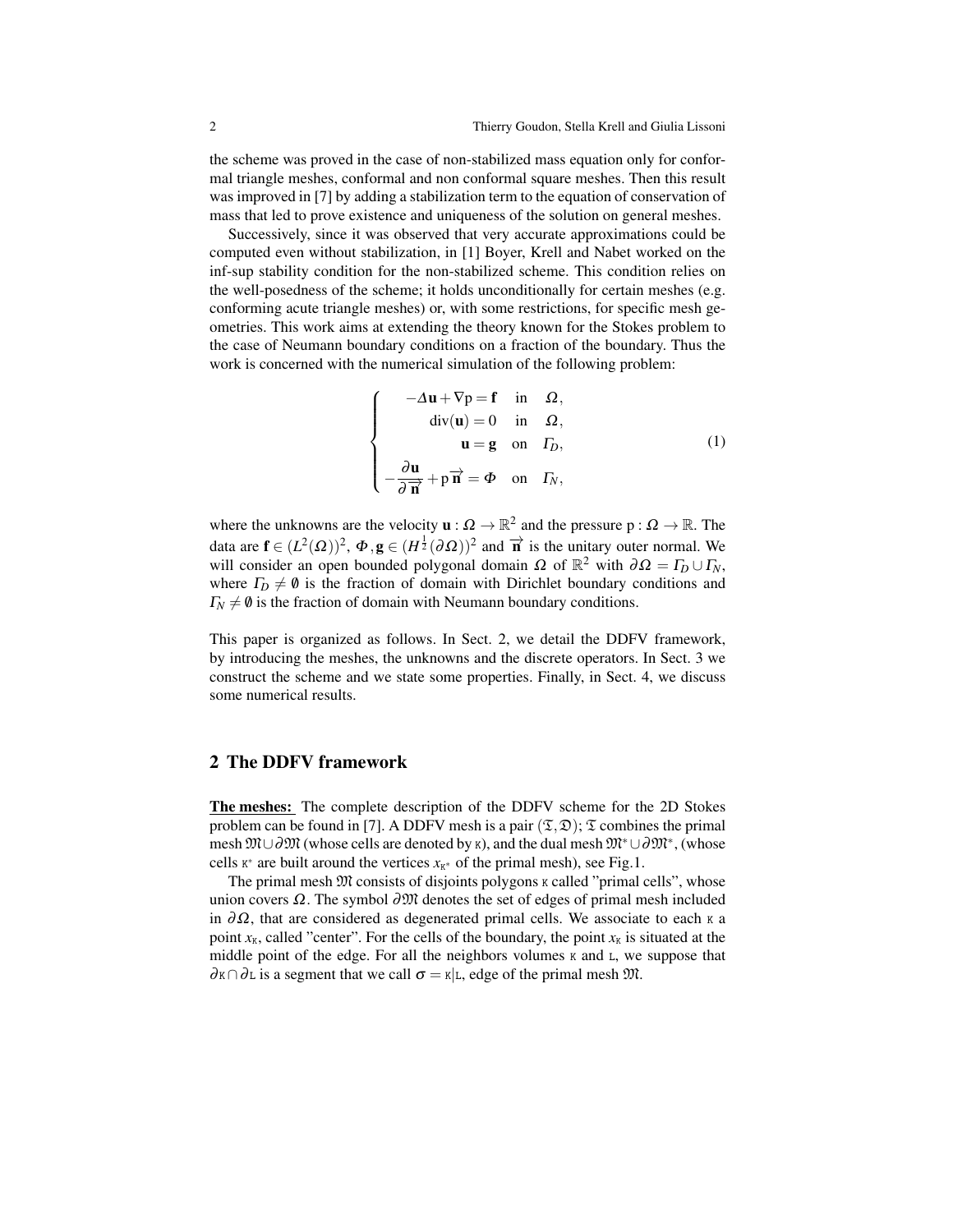

Fig. 1 The mesh T: primal mesh M∪∂M (on the *left*), dual mesh M<sup>∗</sup> ∪∂M<sup>∗</sup> (on the *right*)

From this primal mesh, we build the associated dual mesh. A dual cell  $K^*$  is associated to a vertex  $x_{K^*}$  of the primal mesh. The dual cells are obtained by joining the centers of the primal cells that have  $x_{K^*}$  as vertex. Then, the point  $x_{K^*}$  is called center of  $K^*$ . We will distinguish interior dual mesh, for which  $x_{K^*}$  does not belong to  $\partial\Omega$ , denoted by  $\mathfrak{M}^*$  and the boundary dual mesh, for which  $x_{K^*}$  belongs to  $\partial\Omega$ , denoted by  $\partial \mathfrak{M}^*$ . We denote with  $\sigma^* = \kappa^* | L^*$  the edges of the dual mesh.

Next,  $\mathfrak D$  stands for the diamond mesh, whose cells  $D = D_{\sigma,\sigma^*}$  are built such that their principal diagonals are a primal edge  $\sigma$  and a dual edge  $\sigma^*$ . Thus a diamond is a quadrilateral with vertices  $x_k, x_L, x_{K^*}$  and  $x_{L^*}$ . Note that we have  $\Omega = \bigcup_{D \in \mathcal{D}} \mathcal{D}$ . We distinguish the diamonds of the boundary as  $\mathfrak{D}_{ext} = \{D_{\sigma, \sigma^*} \in \mathfrak{D}, \text{ such that } \sigma \subset \Omega\}.$ 

For a diamond cell  $D$  we note by  $m_D$  its measure,  $m_{\sigma}$  the length of the primal edge σ,  $m_{\sigma^*}$  the length of the dual edge  $\sigma^*$ ,  $\vec{n}_{\sigma^k}$  the unit vector normal to  $\sigma$  oriented from  $x_K$  to  $x_L$ ,  $\overrightarrow{\bf n}_{\sigma^*K^*}$  the unit vector normal to  $\sigma^*$  oriented from  $x_{K^*}$  to  $x_{L^*}$ .

Let  $size(\mathfrak{T})$  be the maximum of the diameters of the diamonds and  $reg(\mathfrak{T})$  be a positive number that measures the regularity of the mesh (see [7] for more details). Finally, we denote by  $f_K$  (resp.  $f_{K^*}$ ) the mean-value of the source term  $f$  on  $K \in \mathfrak{M}$ (resp. on  $\kappa^* \in \mathfrak{M}^* \cup \partial \mathfrak{M}^*$ ) and  $\Phi_{\sigma}$  the mean-value of the Neumann data on  $\sigma \in \Gamma_N$ . The unknowns: The DDFV method for Stokes problem uses staggered unknowns. We associate to every  $\kappa \in \mathfrak{M} \cup \partial \mathfrak{M}$  an unknown  $\mathbf{u}_k \in \mathbb{R}^2$ , to every  $\kappa^* \in \mathfrak{M}^* \cup \partial \mathfrak{M}^*$ an unknown  $\mathbf{u}_{K^*} \in \mathbb{R}^2$  for the velocity and to every  $p \in \mathcal{D}$  an unknown  $p^p \in \mathbb{R}$  for the pressure. Those unknowns are collected in the families:

$$
\mathbf{u}^{\mathfrak{T}} = ((\mathbf{u}_{K})_{K \in (\mathfrak{M} \cup \partial \mathfrak{M})}, (\mathbf{u}_{K^{*}})_{K^{*} \in (\mathfrak{M}^{*} \cup \partial \mathfrak{M}^{*})}) \in (\mathbb{R}^{2})^{\mathfrak{T}} \quad \text{ and } \quad p^{\mathfrak{D}} = ((p^{D})_{D \in \mathfrak{D}}) \in \mathbb{R}^{\mathfrak{D}}.
$$

Since we are considering mixed boundary conditions, we have to define two subspaces of the boundary meshes:

$$
\partial \mathfrak{M}_D = \{ \kappa \in \partial \mathfrak{M} : x_K \in \Gamma_D \}; \quad \partial \mathfrak{M}_N = \{ \kappa \in \partial \mathfrak{M} : x_K \in \Gamma_N \};
$$
  

$$
\partial \mathfrak{M}_D^* = \{ \kappa^* \in \partial \mathfrak{M}^* : x_{K^*} \in \Gamma_D \}; \quad \partial \mathfrak{M}_N^* = \{ \kappa^* \in \partial \mathfrak{M}^* : x_{K^*} \in \Gamma_N \backslash \Gamma_D \};
$$

and the subspace of  $(\mathbb{R}^2)^{\mathfrak{T}}$  useful to take into account Dirichlet boundary conditions:

$$
\mathbb{E}^D_{m,g}=\{\boldsymbol{u}^{\mathfrak{T}}\in\big(\mathbb{R}^2\big)^{\mathfrak{T}},\text{s. t. }\forall\kappa\in\partial\mathfrak{M}_D,\boldsymbol{u}_K=(\mathbb{P}^{\mathfrak{T}}_{m}g)_K\text{ and }\forall\kappa^*\in\partial\mathfrak{M}_D^*,\boldsymbol{u}_{K^*}=(\mathbb{P}^{\mathfrak{T}}_{m}g)_{K^*}\},
$$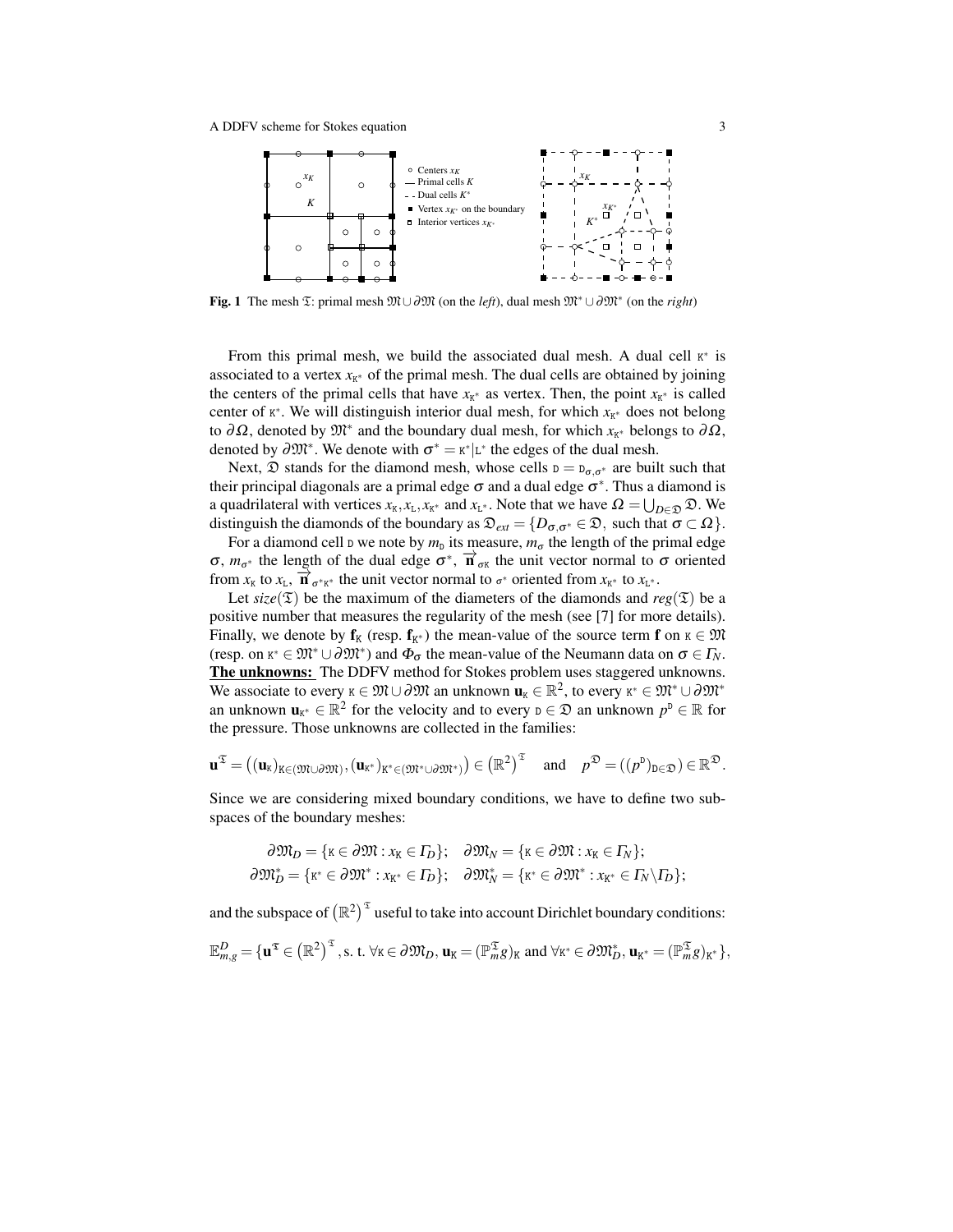where  $\mathbb{P}_{m}^{\mathfrak{T}}$  is a discrete average projection on the mesh.

The discrete gradient and the discrete divergence: We define a piecewise constant approximation of the gradient operator denoted by  $\nabla^{\mathfrak{D}} : (\mathbb{R}^2)^{\mathfrak{T}} \to (\text{M}_2(\mathbb{R}))^{\mathfrak{D}},$ 

$$
\nabla^{\mathbf{D}} \mathbf{u}^{\mathfrak{T}} := \frac{1}{2m_{\mathbf{D}}} \big[ m_{\sigma} (\mathbf{u}_{\mathbf{L}} - \mathbf{u}_{\mathbf{K}}) \otimes \overrightarrow{\mathbf{n}}_{\sigma\mathbf{K}} + m_{\sigma^*} (\mathbf{u}_{\mathbf{L}^*} - \mathbf{u}_{\mathbf{K}^*}) \otimes \overrightarrow{\mathbf{n}}_{\sigma^* \mathbf{K}^*} \big], \ \forall \mathbf{D} \in \mathfrak{D}.
$$

Its discrete dual operator is the approximation of the divergence operator denoted by  $div^{\mathfrak{T}} : (M_2(\mathbb{R}))^{\mathfrak{D}} \to (\mathbb{R}^2)^{\mathfrak{T}}$ , mind the change of the mesh, such that

$$
\begin{split}\n\mathbf{div}^{K}\xi^{\mathfrak{D}} &= \frac{1}{m_{K}}\sum_{\sigma\in\partial K}m_{\sigma}\xi^{D}\overrightarrow{\mathbf{n}}_{\sigma K}, \quad \forall K\in\mathfrak{M} \\
\mathbf{div}^{K^{*}}\xi^{\mathfrak{D}} &= \frac{1}{m_{K^{*}}}\sum_{\sigma^{*}\in\partial K^{*}}m_{\sigma^{*}}\xi^{D}\overrightarrow{\mathbf{n}}_{\sigma^{*}K^{*}}, \quad \forall K^{*}\in\mathfrak{M}^{*} \\
\mathbf{div}^{K^{*}}\xi^{\mathfrak{D}} &= \frac{1}{m_{K^{*}}}\left(\sum_{\sigma^{*}\in\partial K^{*}\setminus\partial\Omega}m_{\sigma^{*}}\xi^{D}\overrightarrow{\mathbf{n}}_{\sigma^{*}K^{*}} + \sum_{\sigma\in\partial K^{*}\cap\partial\Omega}\frac{m_{\sigma}}{2}\xi^{D}\overrightarrow{\mathbf{n}}_{\sigma K}\right) \quad \forall K^{*}\in\partial\mathfrak{M}^{*}.\n\end{split}
$$

Those two operators are in *discrete duality* (this is what gives the name to the scheme) since we can prove a discrete Green formula (see Thm. 1 below) that links them. For the proof we refer to [4] and [7]. In order to write this formula, we have to define the *trace operators* and *inner products*.

**Trace operators:** We define two trace operators. The first one is  $\gamma^{\mathfrak{T}}: \mathbf{u}^{\mathfrak{T}} \mapsto \gamma^{\mathfrak{T}}(\mathbf{u}^{\mathfrak{T}})$  =  $(\gamma_{\sigma}(\mathbf{u}^{\mathfrak{T}}))_{\sigma \in \partial \mathfrak{M}} \in (\mathbb{R}^2)^{\mathfrak{T}}$ , such that  $\gamma_{\sigma}(\mathbf{u}^{\mathfrak{T}}) = \frac{\mathbf{u}_{K^*} + 2\mathbf{u}_L + \mathbf{u}_L}{4}$  $\overline{A_4^{H_+ + \mathbf{u}_{L^*}}}$   $\forall \sigma = [x_{K^*}, x_{L^*}] \in \partial \mathfrak{M}.$ The second operator is  $\gamma^{\mathfrak{D}} : \Phi^{\mathfrak{D}} \in (\mathbb{R}^2)^{\mathfrak{D}} \mapsto (\Phi^D)_{D \in \mathfrak{D}_{ext}} \in (\mathbb{R}^2)^{\mathfrak{D}_{ext}}$ . Inner products: We define the scalar products on the approximation spaces:

$$
\begin{split}\n\left[ [\mathbf{v}^{\mathfrak{T}}, \mathbf{u}^{\mathfrak{T}}] \right]_{\mathfrak{T}} &= \frac{1}{2} \left( \sum_{K \in \mathfrak{M}} m_{K} \mathbf{u}_{K} \cdot \mathbf{v}_{K} + \sum_{K^{*} \in \mathfrak{M}^{*} \cup \partial \mathfrak{M}^{*}} m_{K^{*}} \mathbf{u}_{K^{*}} \cdot \mathbf{v}_{K^{*}} \right) \quad \forall \mathbf{u}^{\mathfrak{T}}, \mathbf{v}^{\mathfrak{T}} \in \left( \mathbb{R}^{2} \right)^{\mathfrak{T}} \\
(\Phi^{\mathfrak{D}}, \mathbf{v}^{\mathfrak{T}})_{\partial \Omega} &= \sum_{D_{\sigma}, \sigma^{*} \in \mathfrak{D}_{ext}} m_{\sigma} \Phi^{D} \cdot \mathbf{v}_{\sigma} \quad \forall \Phi^{\mathfrak{D}} \in (\mathbb{R}^{2})^{\mathfrak{D}_{ext}}, \mathbf{v}^{\mathfrak{T}} \in (\mathbb{R}^{2})^{\partial \mathfrak{M}} \\
(\xi^{\mathfrak{D}} : \Phi^{\mathfrak{D}})_{\mathfrak{D}} &= \sum_{D \in \mathfrak{D}} m_{D} (\xi^{D} : \Phi^{D}) \quad \forall \xi^{\mathfrak{D}}, \Phi^{\mathfrak{D}} \in (\mathcal{M}_{2}(\mathbb{R}))^{\mathfrak{D}} \\
(p^{\mathfrak{D}}, q^{\mathfrak{D}})_{\mathfrak{D}} &= \sum_{D \in \mathfrak{D}} m_{D} p^{D} q^{D} \quad \forall p^{\mathfrak{D}}, q^{\mathfrak{D}} \in \mathbb{R}^{\mathfrak{D}},\n\end{split}
$$

to which we can associate norms, e.g.  $\|\mathbf{u}^\tau\|_2 = [\left[\mathbf{u}^\tau, \mathbf{u}^\tau\right]]_2^{\frac{1}{2}}$ ,  $\|p^{\mathfrak{D}}\|_2 = (p^{\mathfrak{D}}, p^{\mathfrak{D}})_\mathfrak{D}^{\frac{1}{2}}$ .

Definition 1. (*Bilinear form associated to the scheme* (2)) For all  $(\mathbf{u}^{\mathfrak{T}}, p^{\mathfrak{D}}), (\widetilde{\mathbf{u}}^{\mathfrak{T}}, \widetilde{p}^{\mathfrak{D}}) \in ((\mathbb{R}^2)^{\mathfrak{T}} \times \mathbb{R}^{\mathfrak{D}})^2$  we define

$$
B(\mathbf{u}^{\mathfrak{T}},p^{\mathfrak{D}};\widetilde{\mathbf{u}}^{\mathfrak{T}},\widetilde{p}^{\mathfrak{D}}):=[[\mathbf{div}^{\mathfrak{T}}(-\nabla^{\mathfrak{D}}\mathbf{u}^{\mathfrak{T}}+p^{\mathfrak{D}}Id),\widetilde{\mathbf{u}}^{\mathfrak{T}}]]_{\mathfrak{T}}+(\mathbf{div}^{\mathfrak{D}}(\mathbf{u}^{\mathfrak{T}})+\mu \mathrm{size}(\mathfrak{T})p^{\mathfrak{D}}-\lambda d_{\mathfrak{D}}^2\Delta^{\mathfrak{D}}p^{\mathfrak{D}},\widetilde{p}^{\mathfrak{D}})_{\mathfrak{D}}.
$$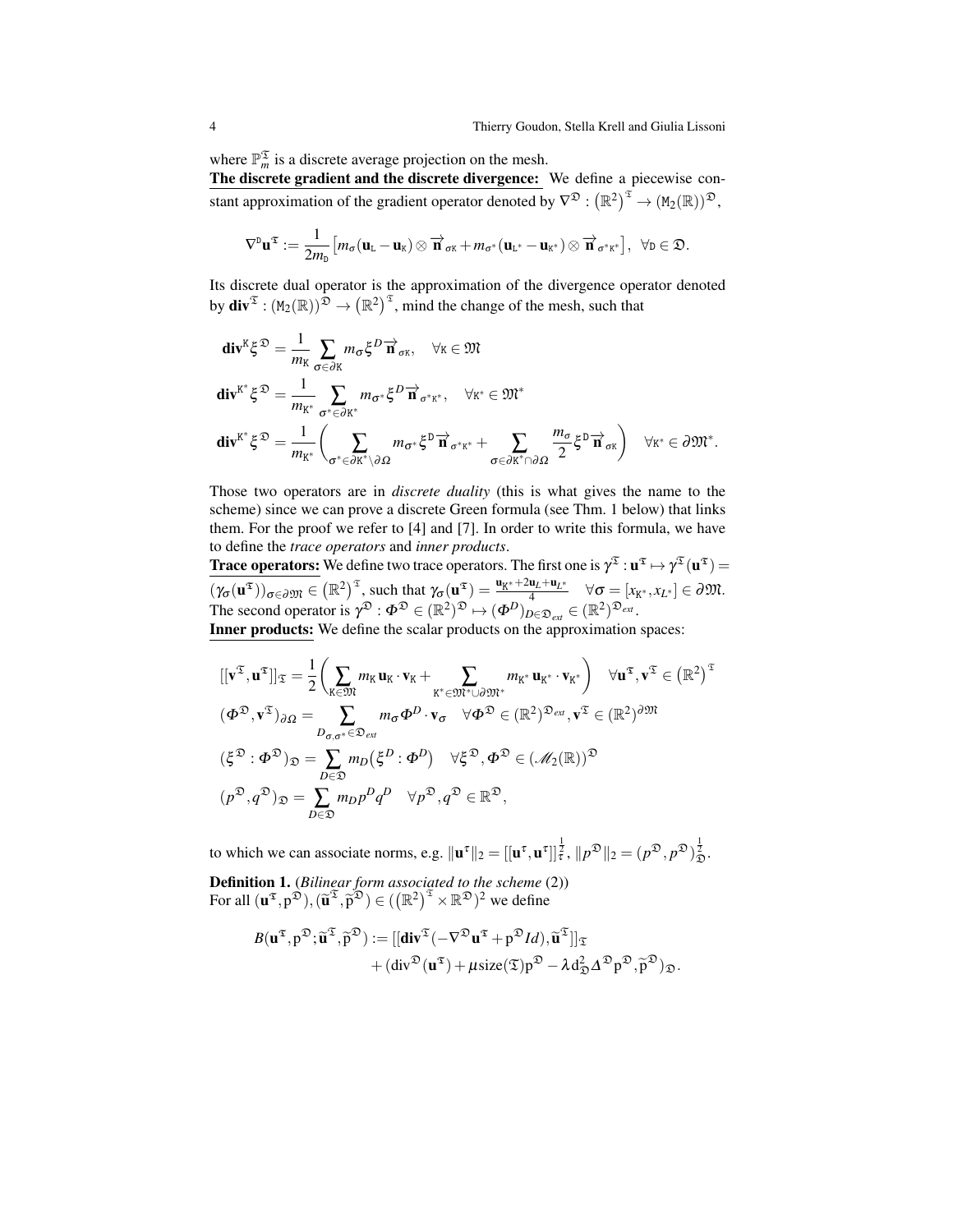A DDFV scheme for Stokes equation 5

**Theorem 1.** *(Discrete Green's formula) For all*  $\xi^{\mathfrak{D}} \in (\mathcal{M}_2(\mathbb{R}))^{\mathfrak{D}}, \mathbf{u}^{\mathfrak{T}} \in (\mathbb{R}^2)^{\mathfrak{T}}$ .

$$
[[div^{\mathfrak{T}} \xi^{\mathfrak{D}}, u^{\mathfrak{T}}]]_{\mathfrak{T}}=-(\xi^{\mathfrak{D}}:\nabla^{\mathfrak{D}} u^{\mathfrak{T}})_{\mathfrak{D}}+(\gamma^{\mathfrak{D}}(\xi^{\mathfrak{D}})\overrightarrow{n}, \gamma^{\mathfrak{T}}(u^{\mathfrak{T}}))_{\partial \Omega}.
$$

We also need a second order stabilization operator  $\Delta^{\mathfrak{D}} : \mathbb{R}^{\mathfrak{D}} \to \mathbb{R}^{\mathfrak{D}}$  (see [7]) and the discrete divergence of a vector field div $\mathfrak{D}: (\mathbb{R}^2)^{\mathfrak{T}} \to (\mathbb{R}^{\mathfrak{D}})$  , div $\mathfrak{D} \mathbf{u}^{\mathfrak{T}} = \text{Tr}(\nabla^{\mathfrak{D}} \mathbf{u}^{\mathfrak{T}})$ .

#### 3 DDFV schemes for the Stokes equation

In this work we consider a domain in which the boundary is split in two: a fraction with Dirichlet conditions, the other one with Neumann's. We present the scheme with stabilized equation of conservation of mass (through two parameters  $\lambda, \mu \ge 0$ ) and strong boundary conditions (i.e. we impose Dirichlet boundary conditions on  $\partial \mathfrak{M}_D \cup \partial \mathfrak{M}_D^*$ ). The scheme reads: find  $\mathbf{u}^{\mathfrak{T}} \in \mathbb{E}^{\mathsf{D}}_{m,g}$  and  $\mathsf{p}^{\mathfrak{D}} \in \mathbb{R}^{\mathfrak{D}}$  such that

$$
\begin{cases}\n\operatorname{div}^{K}(-\nabla^{\mathfrak{D}}\mathbf{u}^{\mathfrak{T}}+p^{\mathfrak{D}}Id)=\mathbf{f}^{K} & \forall K \in \mathfrak{M} \\
\operatorname{div}^{K^{*}}(-\nabla^{\mathfrak{D}}\mathbf{u}^{\mathfrak{T}}+p^{\mathfrak{D}}Id)=\mathbf{f}^{K^{*}} & \forall K^{*} \in \mathfrak{M}^{*} \cup \partial \mathfrak{M}_{N}^{*} \\
\operatorname{div}^{D}(\mathbf{u}^{\mathfrak{T}})+\mu \operatorname{size}(\mathfrak{T})p^{\mathfrak{D}}-\lambda \mathrm{d}_{\mathfrak{D}}^{2} \Delta^{\mathfrak{D}}p^{\mathfrak{D}}=0 \\
(-\nabla^{D}\mathbf{u}^{\mathfrak{T}}+p^{D}Id)\overrightarrow{\mathbf{n}}_{\sigma K}=\Phi_{\sigma} & \forall \sigma \in \partial \mathfrak{M}_{N}.\n\end{cases}
$$
\n(2)

Remark that, as the mesh becomes finer, the stabilization terms vanish.

**Theorem 2.** *(Well-posedness of the scheme) Let*  $\lambda + \mu > 0$ *. Then the stabilized scheme* (2) has a unique solution  $(u^{\mathfrak{T}}, p^{\mathfrak{D}}) \in (\mathbb{R}^2)^{\mathfrak{T}} \times \mathbb{R}^{\mathfrak{D}}$ .

**Proof.** By studying the kernel of the system, we have:  $0 = B(u^{\mathfrak{T}}, p^{\mathfrak{D}}; \tilde{u}^{\mathfrak{T}}, \tilde{p}^{\mathfrak{D}})$ .<br>By applying Green's formula and by imposing boundary conditions we end up. By applying Green's formula and by imposing boundary conditions we end up with:

$$
0 = ||\nabla^\mathfrak{D} \boldsymbol{u}^\mathfrak{T}||_2^2 + \mu \text{size}(\mathfrak{T}) ||p^\mathfrak{D}||_2^2 + \lambda |p^\mathfrak{D}|_h^2,
$$

with  $|\cdot|_h$  a semi-norm (see [7]). This means that  $||\nabla^{\mathfrak{D}} \mathbf{u}^{\mathfrak{T}}||_2^2 = 0$ , from which we deduce  $\nabla^{\mathfrak{D}} \mathbf{u}^{\mathfrak{T}} = 0$ . So  $\mathbf{u}^{\mathfrak{T}} = const$  and thanks to Dirichlet boundary conditions we get  $\mathbf{u}^{\mathfrak{T}} = 0$ . Moreover, if  $\mu > 0$ , then  $\|\mathbf{p}^{\mathfrak{D}}\|_{2}^{2} = 0$  that implies  $\mathbf{p}^{\mathfrak{D}} = 0$ ; otherwise we have  $\lambda > 0$ , from which we can deduce  $|\overline{p}^{\mathfrak{D}}|_{h}^{2} = 0$  that gives  $p^{\mathfrak{D}} = const.$  Using Neumann condition we get  $p^{\mathfrak{D}} = 0$ . In fact, the well-posedness can be justified also for the unstabilized system, at the price of dealing with specific meshes.

**Error estimates:** Since we are working with mixed boundary conditions of the type Neumann/Dirichlet, i.e.  $\Gamma_N \neq \emptyset$ , we need to suppose more regularity (with respect to [7]) for the exact solution u in order to get a better error estimate. Thus, we define the space of regularity of the solution as follows:

$$
(w^{2}\infty(a))^{2} \quad \left(1 - (w^{2}\infty(a))^{2} \quad \cdots \quad 1 - (w^{2}\infty(a))^{2} \quad \cdots \right)
$$

$$
(W^{2,\infty}(\mathfrak{D}))^2 = \{ \mathbf{u} \in (W^{1,\infty}(\Omega))^2 \text{ s.t. } \mathbf{u}|_{\mathbf{D}} \in (W^{2,\infty}(\mathbf{D}))^2, \forall \mathbf{D} \in \mathfrak{D} \},
$$
  

$$
W^{1,\infty}(\mathfrak{D}) = \{ \mathbf{p} \in L^{\infty}(\Omega) \text{ s.t. } \mathbf{p}|_{\mathbf{D}} \in W^{1,\infty}(\mathbf{D}), \forall \mathbf{D} \in \mathfrak{D} \}.
$$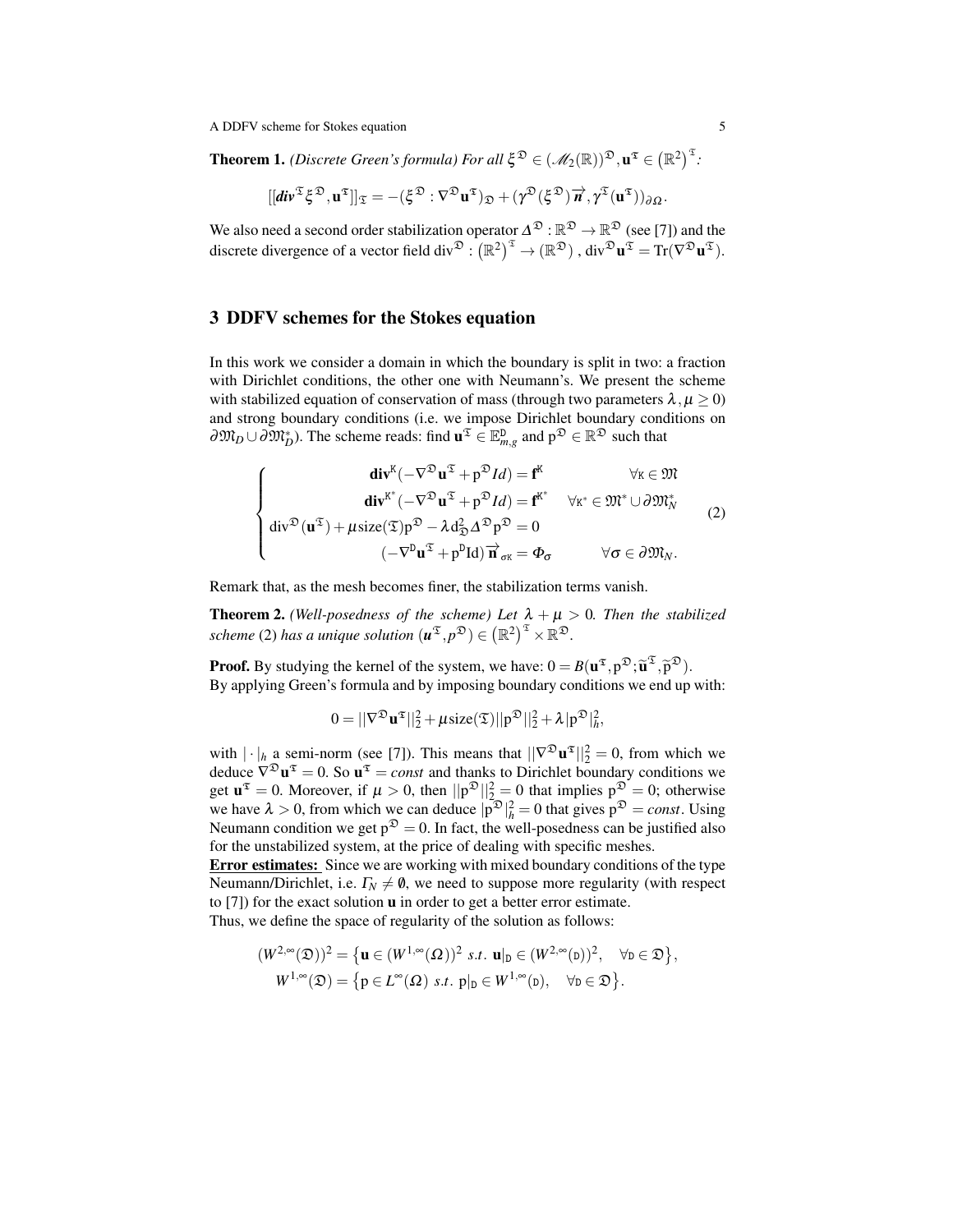To derive the following error estimates, we have to prove a trace theorem to deal with the new boundary terms that appear due to the Neumann boundary conditions.

Given  $\mathbf{u}^{\mathfrak{T}} \in (\mathbb{R}^2)^{\mathfrak{T}}$  we associate the approximate solution on the boundary:

$$
\mathbf{u}^{\partial \mathfrak{M} \cup \partial \mathfrak{M}^*} = \frac{1}{2} \sum_{K \in \partial \mathfrak{M}} \mathbf{u}_K \mathbf{1}_K + \frac{1}{2} \sum_{K^* \in \partial \mathfrak{M}^*} \mathbf{u}_{K^*} \mathbf{1}_{(\bar{K}^*) \cap \partial \Omega}.
$$

Theorem 3. *(Trace theorem) Let* T *be a DDFV mesh associated to* Ω*. There exists*  $a$  constant  $C > 0$  that depends only on  $\Omega$  and reg( $\mathfrak{T})$  such that  $\forall \mathbf{u}^{\mathfrak{T}} \in \mathbb{E}^D_{m,0}$ .

$$
\| \mathbf{u}^{\partial \mathfrak{M} \cup \partial \mathfrak{M}^*} \|_{2,\partial \Omega} \leq C \| \nabla^{\mathfrak{D}} \mathbf{u}^{\mathfrak{T}} \|_2,
$$

*where*  $|| \cdot ||_{2, \partial \Omega}$  *is the*  $L^2$  *norm on*  $\partial \Omega$ *.* 

The computations of the proof are similar to those present in [5] and [2]. In [5], the proof is given for finite volume methods; in [2], the proof is given for DDFV method but in the case of  $L^1$  norm and with a different definition of  $\mathbf{u}^{\partial \mathfrak{M} \cup \partial \mathfrak{M}^*}$ . Moreover, our proof has been adapted to the vectorial case.

To get an error estimate of order 1 for the velocity and the pressure we need to consider  $\lambda > 0$ . The proof will rely on the following stability theorem:

**Theorem 4.** *(Stability) Suppose*  $\lambda > 0$ *. Then*  $\exists C_1, C_2 > 0$ *, depending only on*  $\Omega$ *,*  $\lambda$ *and reg(* $\mathfrak{T}$ ), such that, for every pair  $(u^{\mathfrak{T}}, p^{\mathfrak{D}}) \in (\mathbb{R}^2)^{\mathfrak{T}} \times \mathbb{R}^{\mathfrak{D}}$  with  $\gamma^{\sigma}(u^{\mathfrak{T}}) =$  $0 \quad \forall \sigma \in \Gamma_D \quad and \quad (-\nabla^D u^{\mathfrak{T}} + p^D Id) \overrightarrow{n}_{\sigma,K} = \Phi_{\sigma} \quad \forall \sigma \in \Gamma_N, \exists \overrightarrow{u}^{\mathfrak{T}} \in (\mathbb{R}^2)^{\mathfrak{T}} \text{ with }$  $\gamma^{\sigma}(\widetilde{\boldsymbol{u}}^{\mathfrak{T}}) = 0$  *on*  $\sigma \in \Gamma_D$  *and*  $\widetilde{p}^{\mathfrak{D}} \in \mathbb{R}^{\mathfrak{D}}$  *such that:* 

$$
\|\nabla^{\mathfrak{D}} \widetilde{\mathbf{u}}^{\mathfrak{T}}\|_{2}^{2} + \|\widetilde{p}^{\mathfrak{D}}\|_{2}^{2} \leq C(\|\nabla^{\mathfrak{D}} \mathbf{u}^{\mathfrak{T}}\|_{2}^{2} + \|p^{\mathfrak{D}}\|_{2}^{2})
$$

$$
\|\nabla^{\mathfrak{D}} u^{\mathfrak{T}}\|_{2}^{2} + \|p^{\mathfrak{D}}\|_{2}^{2} \leq B(u^{\mathfrak{T}}, p^{\mathfrak{D}}; \widetilde{u}^{\mathfrak{T}}, \widetilde{p}^{\mathfrak{D}}) + \bigg|_{D_{\sigma}, \sigma^{*}} \in \mathfrak{D}_{N}} m_{\sigma} \Phi_{\sigma} \gamma^{\sigma}(\widetilde{u}^{\mathfrak{T}}) \bigg| + C \|\Phi_{\sigma}\|_{2}^{2}.
$$

Thanks to Theorem 4, we are able to prove:

**Theorem 5.** *(Optimal error estimate)* We suppose that the solution  $(u, p)$  of (1) be*longs to*  $(W^{2,\infty}(\mathfrak{D}))^2 \times W^{1,\infty}(\mathfrak{D})$ *. Let*  $\lambda > 0$  *and*  $(u^{\mathfrak{T}}, p^{\mathfrak{D}})$  *be the solution of the problem (2). Then*  $\exists C > 0$  *that depends on reg*( $\mathfrak{T}$ ),  $\lambda$ ,  $||u||_{W^{2,\infty}}$  *and*  $||p||_{W^{1,\infty}}$  *s. t.* 

$$
\|\mathbf{u}-\mathbf{u}^{\mathfrak{T}}\|_{2}+\|\nabla\mathbf{u}-\nabla^{\mathfrak{D}}\mathbf{u}^{\mathfrak{T}}\|_{2} \leq C size(\mathfrak{T}) \quad and \quad \|p-p^{\mathfrak{D}}\|_{2} \leq C size(\mathfrak{T}).
$$

#### 4 Numerical results

We validate the scheme by showing a few numerical experiments. The computational domain is  $\Omega = [0,1]^2$ . We studied the error in the case of unstabilized and stabilized mass equation (i.e. with a linear stabilization,  $\mu > 0$ , or Brezzi-Pitkaranta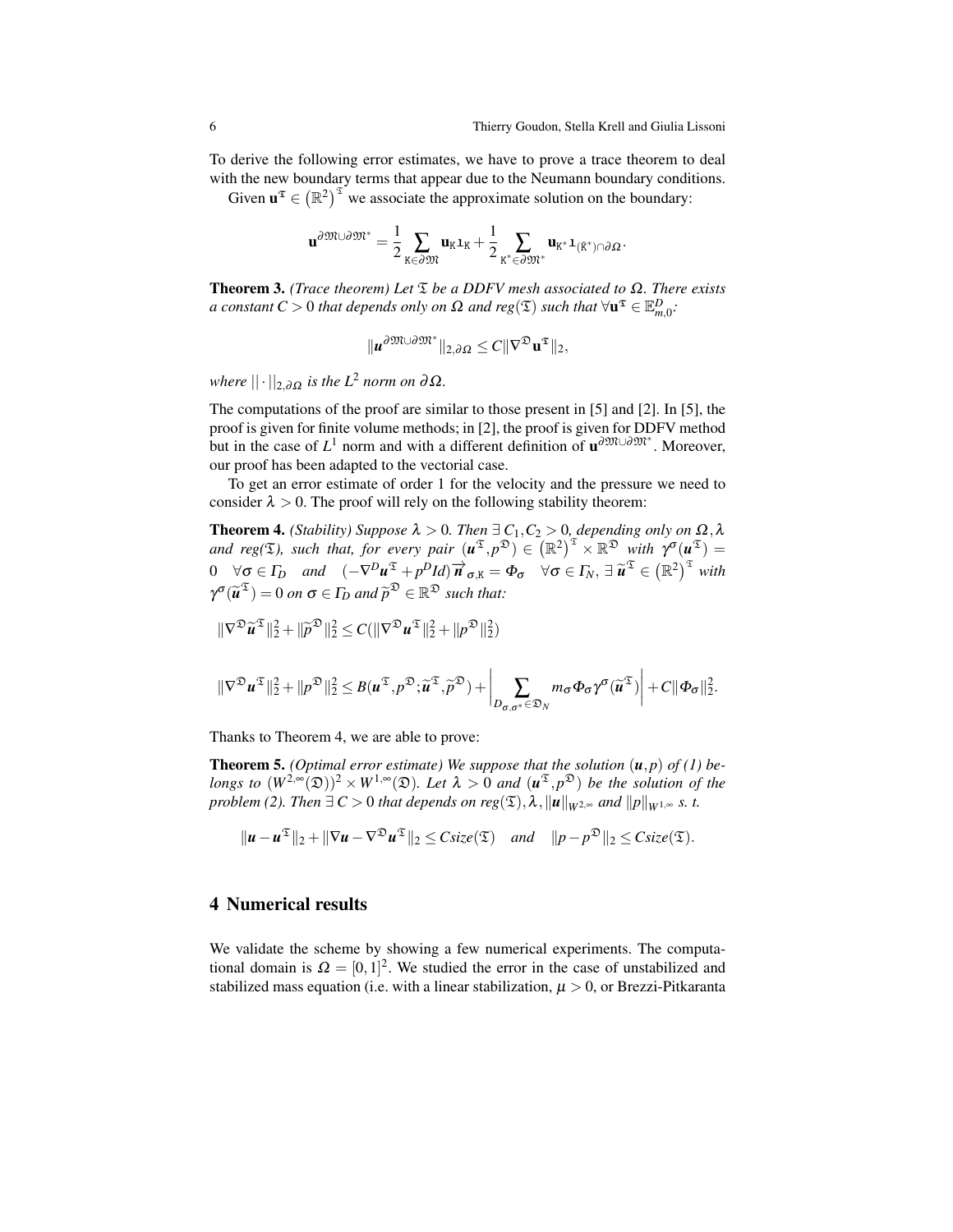type stabilization,  $\lambda > 0$ ). In the following discussion, we present results only in the unstabilized case, since we observed that the stabilization terms do not influence the result. For those tests we give the expression of the exact solution  $(u,p)$ , from which we deduce the source term  $f$ , the Dirichlet boundary condition  $g$  and the Neumann boundary condition  $\Phi$  for which (**u**,p) is solution of (1). We will compare the  $L^2$ norm of the error (difference between a centered projection of the exact solution and the approximated solution obtained with DDFV scheme) for the velocity (denoted Ervel), the velocity gradient (Ergradvel) and the pressure (Erpre).



On Tables 1, 2 we give the number of primal cells (NbCell) and the convergence rates (Ratio). We remark that, to discuss the error estimates, a family of meshes ( Fig. 2) is obtained by refining successively and uniformly the original mesh. Green-Taylor vortexes: In this test case, the exact solution is given by:

$$
\mathbf{u}(x,y) = \begin{pmatrix} \frac{1}{2}\sin(2\pi x)\cos(2\pi y), \\ -\frac{1}{2}\cos(2\pi x)\sin(2\pi y) \end{pmatrix} \quad \mathbf{p}(x,y) = \frac{1}{8}\cos(2\pi x)\sin(2\pi y).
$$

In this example we use the non conformal square mesh of Fig. 2. As we can see in Table 1, we observe super convergence in  $L^2$  norm of the velocity; instead, for the  $H^1$  norm of the velocity and for the  $L^2$  norm of the pressure we get exactly what was expected from Theorem 5. As we mentioned before, an important remark is that the order of convergence does not change whether or not a stabilization is present and this has been observed in all the tests. This underlines the fact that the stabilization term is just a useful tool for the proofs of Theorems 2 and 5, but in practice it doesn't affect the results. Moreover, we tested our schemes on other meshes where we are not able to prove well-posedness of the unstabilized scheme because of their geometry and we numerically observed good behaviour. Remark also that the mesh in this example is non conformal.

Polynomial solutions: The exact solution is given by

$$
\mathbf{u}(x,y) = \begin{pmatrix} 2000(x^4 - 2x^3 + x^2)(2y^2 - 3y^2 + y), \\ -2000(y^4 - 2y^3 + y^2)(2x^3 - 3x^2 + x) \end{pmatrix} \quad p(x,y) = x^2 + y^2 - 1.
$$

In this example we use the quadrangle mesh on the right of Fig. 2. Remark that, for this mesh, we have not proved the well-posedness of the unstabilized scheme. However, it is invertible and in Table 2, we observe (as in the first test case) super